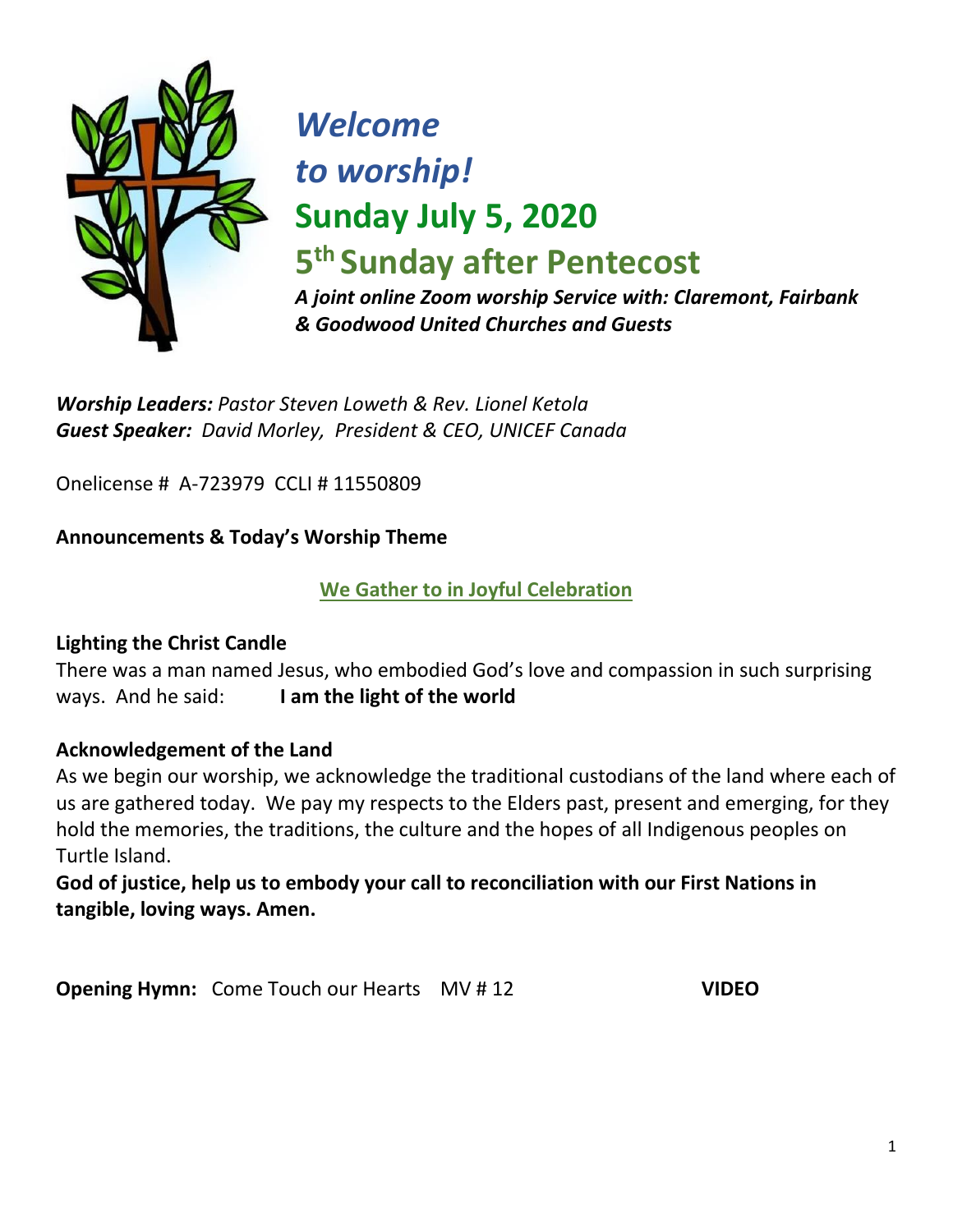## **Call to Worship**

Come to hear the Word. **Come to do the Word.**  Come to experience Comfort **Come to experience Challenge.**  Come to find Cost. **Come to find Joy.**  Come to find Humanity. **Come to find Community.**  Come to find Church. **Come to find God.**

## **Prayer of the Day**

Tender Shepherd of the helpless and lost; we praise you for sharing your power with a motley band of stumbling friends. May we who have received grace upon grace share your love unconditionally, and in so doing, help bring your Kingdom near. We ask this through Jesus Christ, the Mercy of God. **Amen.**

## **We Open our Hearts to the Spirit's Voice**

One: Whether you take what is written in the Bible as fact, metaphor, myth or story, listen now to these words for the meaning they hold in your lives today.

**All: May the Spirit bless us with wisdom and wonder, as we ponder the meaning of these words in our lives.**

## **Psalm 113 Reader: Mary Slate Reader: Mary Slate**

<sup>1</sup>Praise the LORD! Praise, O servants of the LORD; praise the name of the LORD.

 $2B$ lessed be the name of the LORD from this time on and forevermore.

 $3$ From the rising of the sun to its setting the name of the Lorp is to be praised.

 $4$ The Lord is high above all nations, and his glory above the heavens.

<sup>5</sup>Who is like the LORD our God, who is seated on high,

 $6$ who looks far down on the heavens and the earth?

 $7$ He raises the poor from the dust, and lifts the needy from the ash heap,

 $8$ to make them sit with princes, with the princes of his people.

 $9$ He gives the barren woman a home, making her the joyous mother of children. Praise the LORD!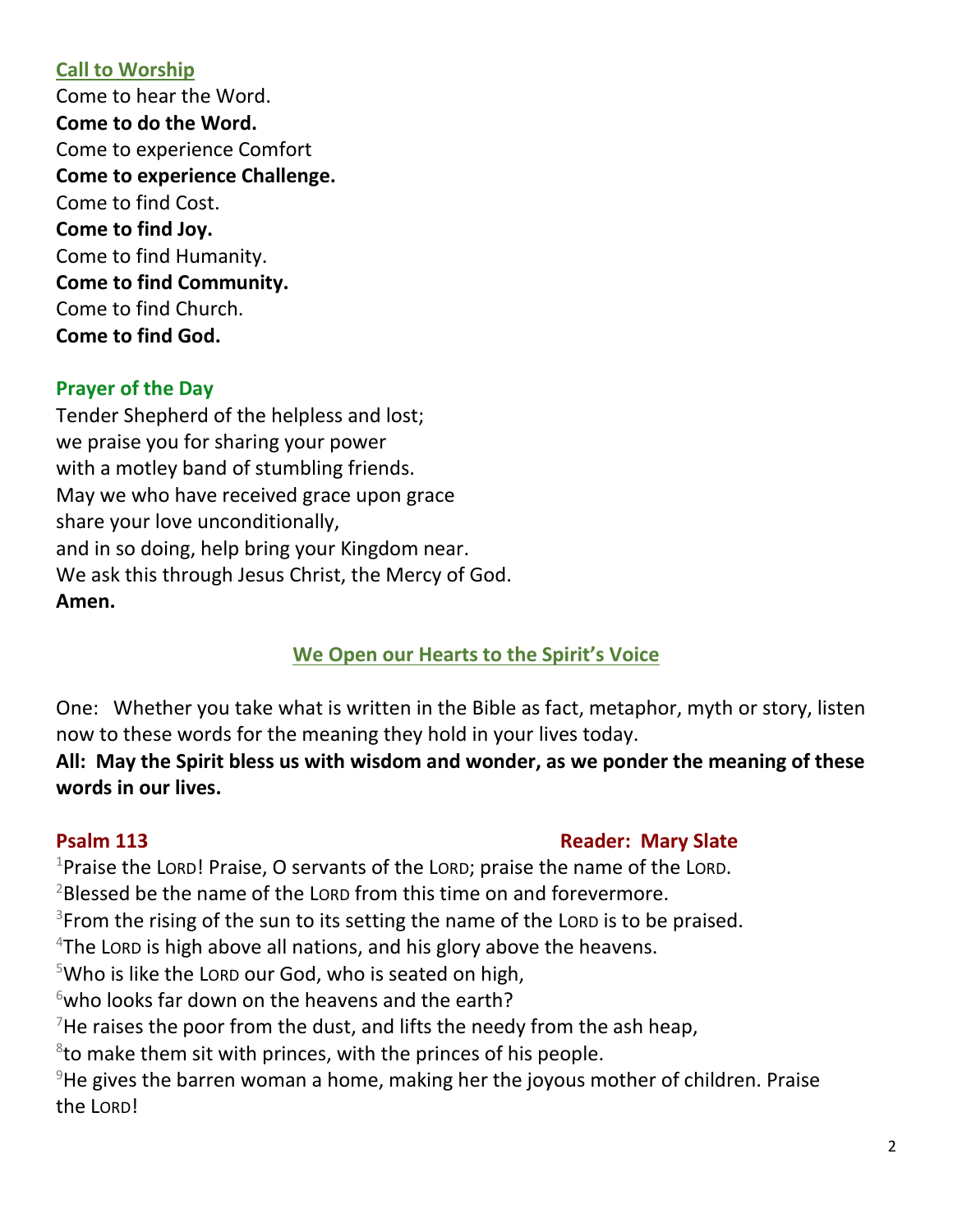## **Scripture Song:** Listen God is Calling VIDEO

### **Isaiah 58:1-12 Reader: Karen Marks**

58Shout out, do not hold back! Lift up your voice like a trumpet! Announce to my people their rebellion, to the house of Jacob their sins. <sup>2</sup>Yet day after day they seek me and delight to know my ways, as if they were a nation that practiced righteousness and did not forsake the ordinance of their God; they ask of me righteous judgments, they delight to draw near to God. <sup>3</sup>"Why do we fast, but you do not see? Why humble ourselves, but you do not notice?" Look, you serve your own interest on your fast day, and oppress all your workers. <sup>4</sup>Look, you fast only to quarrel and to fight and to strike with a wicked fist. Such fasting as you do today will not make your voice heard on high. <sup>5</sup>Is such the fast that I choose, a day to humble oneself? Is it to bow down the head like a bulrush, and to lie in sackcloth and ashes? Will you call this a fast, a day acceptable to the Lorp? <sup>6</sup>Is not this the fast that I choose: to loose the bonds of injustice, to undo the thongs of the yoke, to let the oppressed go free, and to break every yoke? <sup>7</sup>Is it not to share your bread with the hungry, and bring the homeless poor into your house; when you see the naked, to cover them, and not to hide yourself from your own kin?  $8$ Then your light shall break forth like the dawn, and your healing shall spring up quickly; your vindicator shall go before you, the glory of the Lorp shall be your rear guard.  $9$ Then you shall call, and the LORD will answer; you shall cry for help, and he will say, Here I am. If you remove the yoke from among you, the pointing of the finger, the speaking of evil,  $10$ if you offer your food to the hungry and satisfy the needs of the afflicted, then your light shall rise in the darkness and your gloom be like the noonday.  $11$ The LORD will guide you continually, and satisfy your needs in parched places, and make your bones strong; and you shall be like a watered garden, like a spring of water, whose waters never fail. <sup>12</sup>Your ancient ruins shall be rebuilt; you shall raise up the foundations of many generations; you shall be called the repairer of the breach, the restorer of streets to live in.

## **Sermon David Morley, President and CEO, Unicef Canada**

## **We Joyfully Respond to the Good News**

**Hymn of the Day:** When I needed a Neighbour **VU # 600 VIDEO** 

**Invitation to the Offering**

## **Prayer of Dedication for the Gifts**

Tender God, we offer with joy and thanksgiving our selves, our time, our possessions – signs of your gracious love. Receive these gifts for the sake of the One who emptied himself for us – Jesus our brother. **Amen.**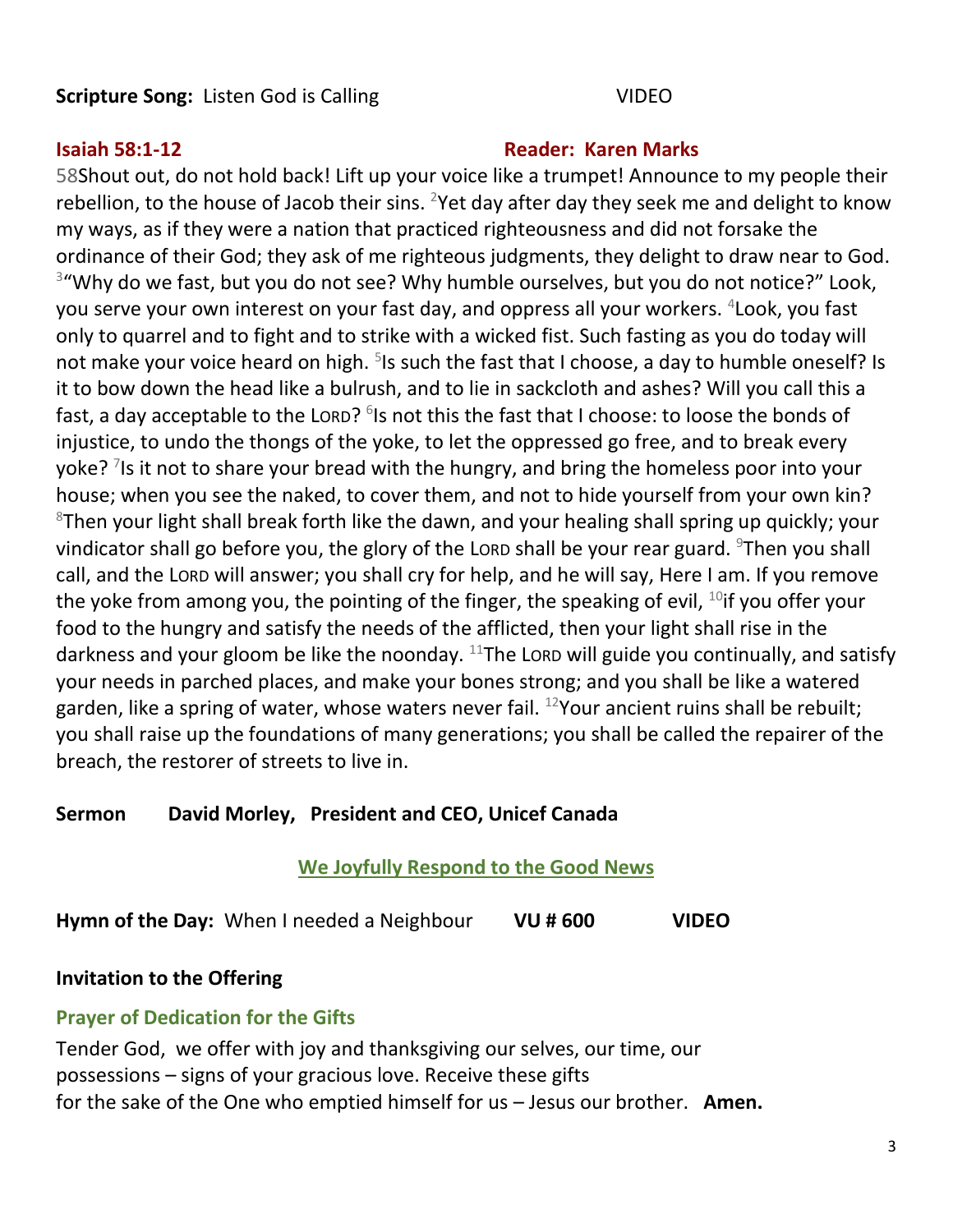## **Prayers of the People**

God of our joys and our sorrows, God of our hopes and dreams,

We cannot merely pray to you, O God, to end war;

for we know that You have made the world in a way that people must find their own path to peace within themselves and with their neighbors.

We cannot merely pray to You, O God, to end starvation;

for You have already given us the resources with which to feed the entire world, if we would only use them wisely.

We cannot merely pray to You, O God, to root out prejudice;

for You have already given us eyes with which to see the good in all people, if we would only use them rightly.

We cannot merely pray to You, O God, to end despair;

for You have already given us the power to clear away slums and to give hope, if we would only use our power justly.

We cannot merely pray to You, O God, to end the suffering that many are experiencing during this COVId-19 pandemic;

for You have already given us great minds with which to search out cures and healing, if we would only use them constructively.

Therefore we pray to You instead, O God, for strength, determination and will power. , Give us the courage to do, as well as to pray.

Give us the tenacity to be your faithful people,

Your hands and hearts of healing and justice for our world.

God in your mercy**, hear our prayer.**

Tender God, we now lift up to you all whose needs are close to our hearts this day …

Into your hands, Tender God, we commend all for whom we pray, trusting in your great love for us. All this we ask in Jesus' name, who showed us your Mothering love and who taught us to pray: **God, our Mother and Father in heaven, hallowed be thy name ... Amen.**

**Closing Hymn: I'm gonna Live so God can use me** VIDEO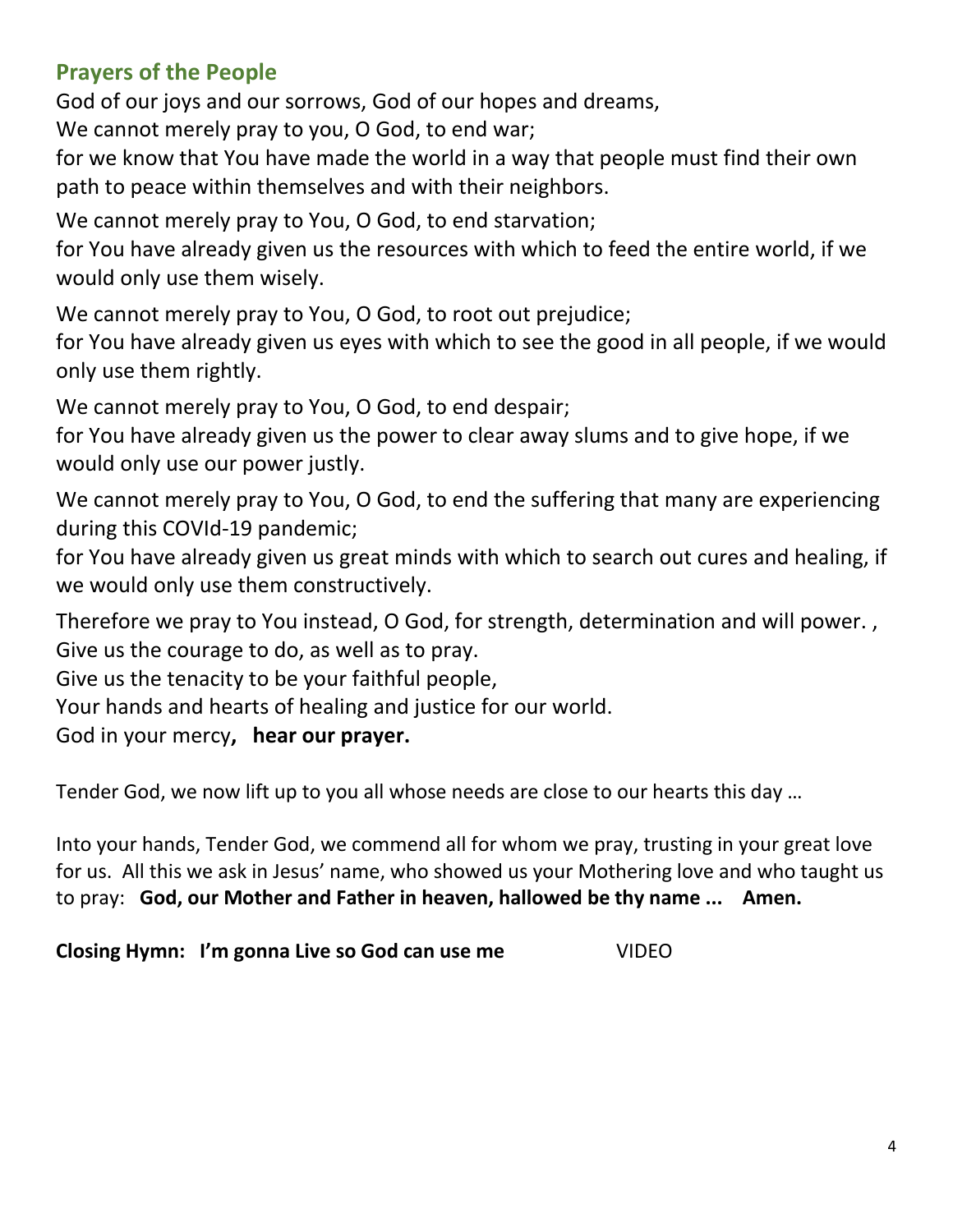### **Blessing and Commissioning**

As you have been fed, go to feed the hungry. As you have been set free, go to set free the imprisoned. As you have been received – give. As you have heard – proclaim. And may the blessing of God: Creator, Christ, and Holy Spirit be with you always. Amen.

~ written by Rev. Daniel B. Randall

**Dismissal: "Go Now in Peace" VIDEO** 

## **Next Sunday's Readings:**

## **July 12 – Sixth after Pentecost / Proper 10**

**Genesis 25:19–34** Esau gives up his birthright for Jacob's stew.

**Psalm 119:105–112** (VU p. 841) Your word is a lamp for my feet.

**Romans 8:1–11** To set the mind on the Spirit is life.

**Matthew 13:1–9, 18–23** The parable of the sower and the seed.

# *ANNOUNCEMENTS*

THANK YOU to David Morley, **the President and CEO of Unicef Canada** who is giving our message this coming Sunday July 5<sup>th</sup>. To Support the COVID work of UNICEF Canada, the online link can be found at:

<https://secure.unicef.ca/page/62940/donate/1?ea.tracking.id=00DIAQ03XXE> or you can also call Unicef at this number: **1 800 567 [4483](tel:18005674483)** and the team can take your donation and direct it to their COVID-19 work or the area of work you'd like it to go to.

**Online Zoom Book Study Group (Claremont & Goodood United):** Our weekly book study starts Friday June 19<sup>th</sup> at 10:00 am and will happen every Friday morning at 10 AM until the end of July. We will study Rev. Lenny Duncan's book: "Dear Church: A Love Letter from a Black Preacher to the Whitest Denomination in the U.S." which addresses the theme of anti-racism.

Get your copy online and read along with us and join us for our Zoom conversations. The meetings will be approx an hour and a half. On Friday July  $10^{th}$  we will be discussing chapters 7 & 8.